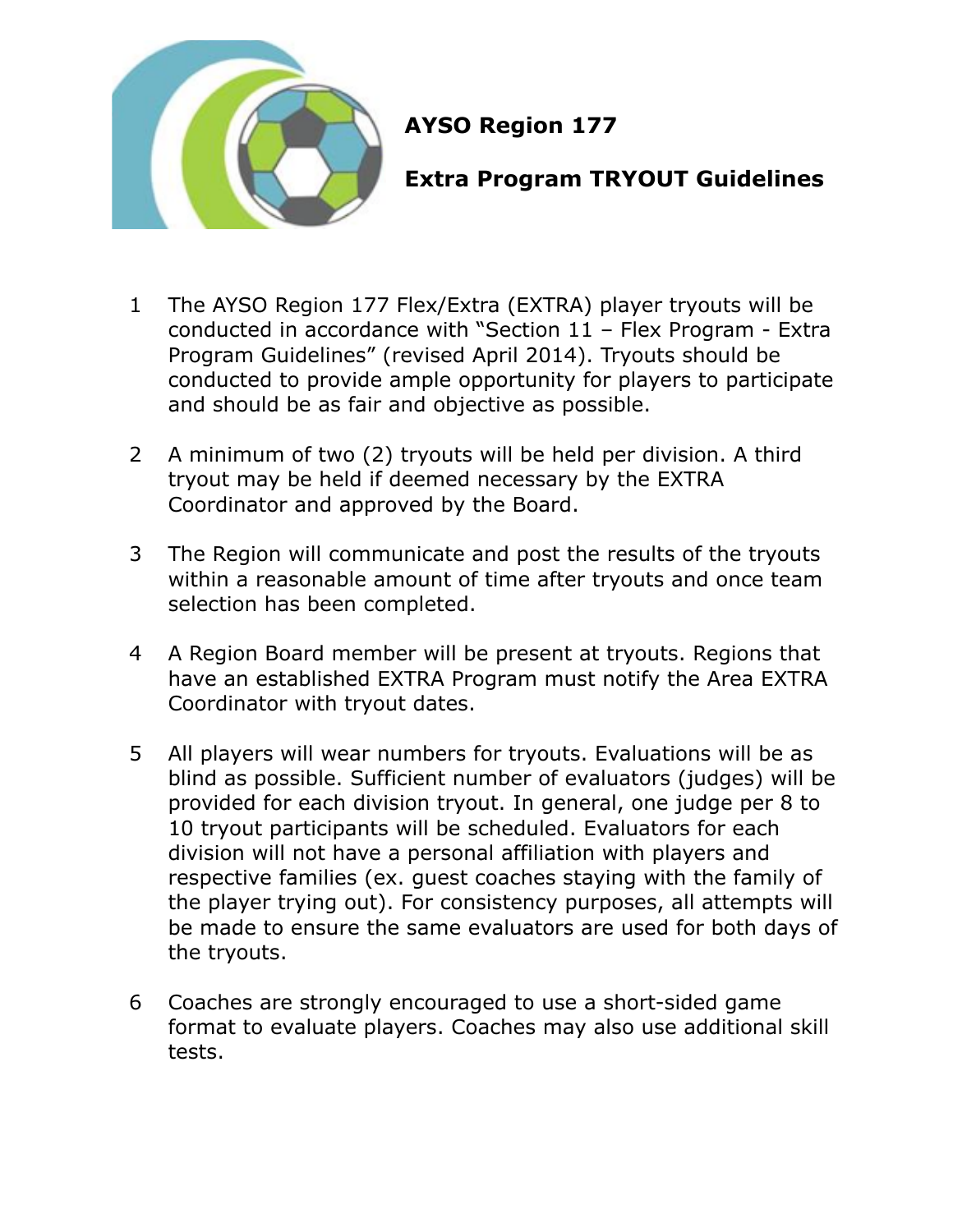- 7 For U9 to U11 divisions, Intermediate or Advanced Certified Coaches (or the equivalent) and not a parent of a player trying out, will conduct the evaluations that determine the pool of players for the team. It is advisable that the majority of the evaluators be from outside the region.
- 8 For U12 divisions and higher, Advanced Certified Coaches (or the equivalent) and not a parent of a player trying out, will conduct the evaluations that determine the pool of players for the team. It is advisable that the majority of the evaluators be from outside the region.
- 9 The approved AYSO EXTRA coach should observe all participants during the tryout process. The coach may request to include up to 2 "observers" to assist with the evaluation process, but these "observers" will not be voting participants in the player selection process.
- 10 The judges shall choose at least 10 players for divisions U11 and above (assumes 11v11 format). For the U10 division, judges will select at least 8 players (assumes 9v9 format). For the U9 division, judges will select at least 6 players (assumes 7v7 format).
- 11 Players may be removed from the team based on lack of commitment or other issues that may negatively impact the team, if approved by the Board.
- 12 A reasonable amount of preference shall be given to the coach's child. However, if the coach's child clearly does not qualify based on the talent of the players participating in the tryout, the coach shall immediately report the situation to the Regional EXTRA Coordinator. The AYSO EXTRA coach may continue as the coach without their child if he/she chooses, or the Regional EXTRA Coordinator may appoint a replacement coach of the team with prior Regional Board Approval.